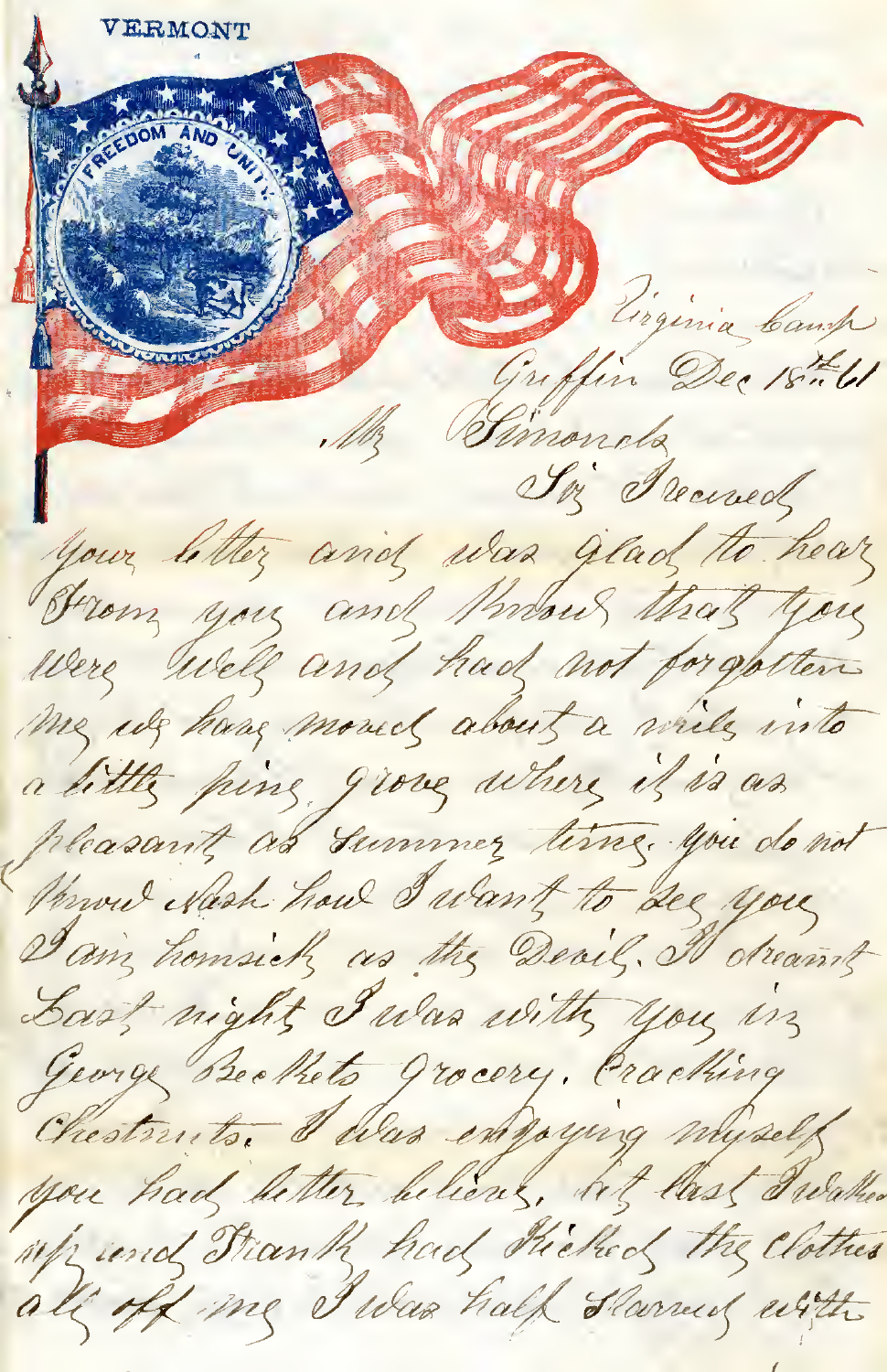Le Course Colof when I woke why I attend my mind pretty Dann quick Snappod, I wish it might be sa. I hope we will meet again and we will make make make up for lost time about that turkey Hash you must Reep Cool about that Charley got hold of the letter he and Beck was mad at me to think, I had total<br>You about it, you must never tell them that I told you anything about it they Sry exash that I have got to be Sather you must write the circumstances? there was a little good her name was hate the eart all the potatoes and this on the plate, tell our to be careful and not fall off from the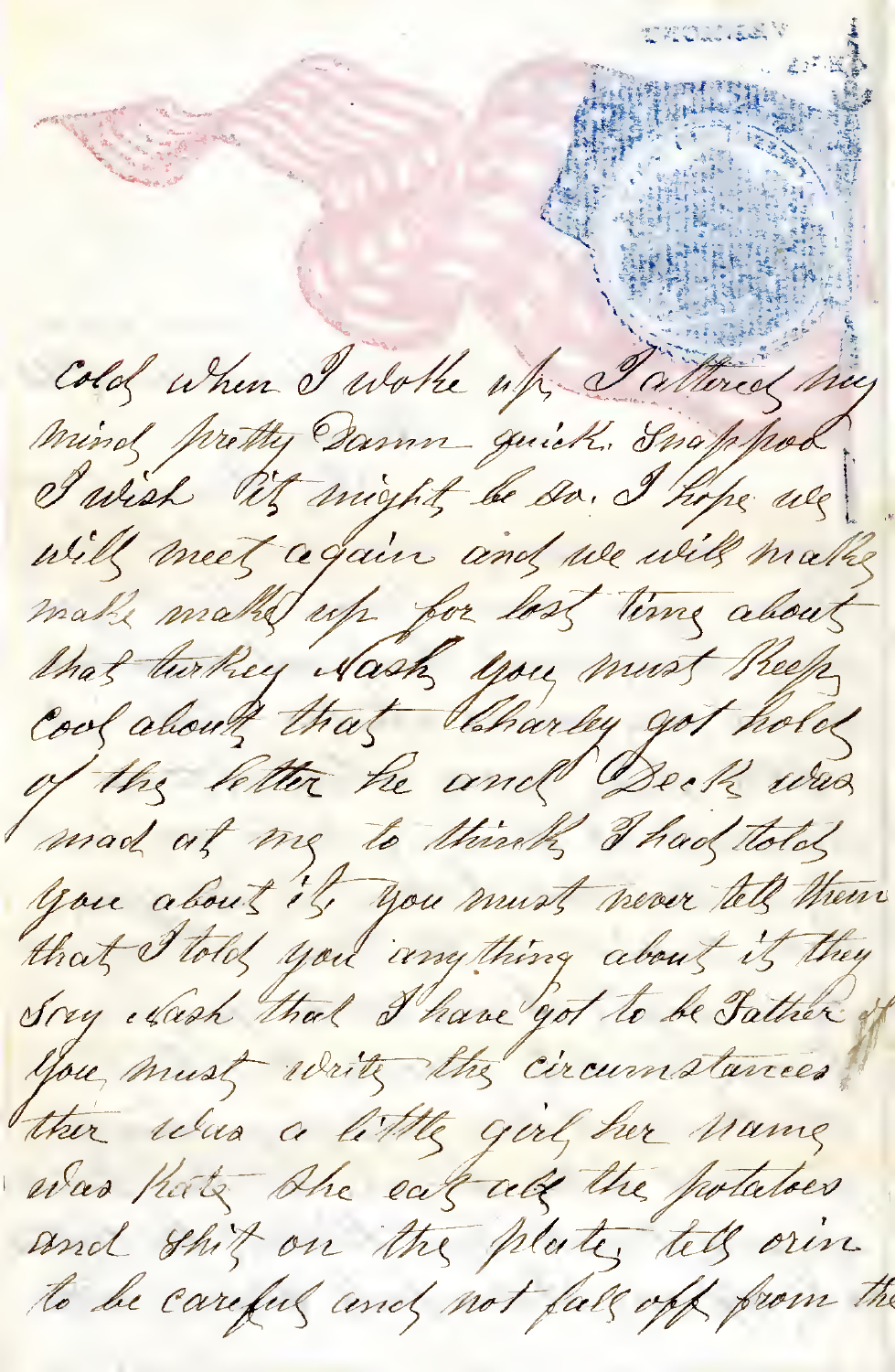Barn nor get his hand into any were Cut third. I see Henry, Mursh he said he had written to you two or three times and he was going to write again his brother was sick with the Consumption he was carried to the Hospital yesterday he can not stand it long you must take care of your self Sand the tough and rugged, so as you and I can Stand if when I go back do not let no one see this but yourself tell Joseph Uilliams that he must write to my and I will ansuler it, I want you should write to me hour Municipale office had or if he throughed all of it o what good times we used to have Did not we nash, we will have some more yet I think you must give my love to all I know there tell Henry filteen that I would like to hear from him ones in while chester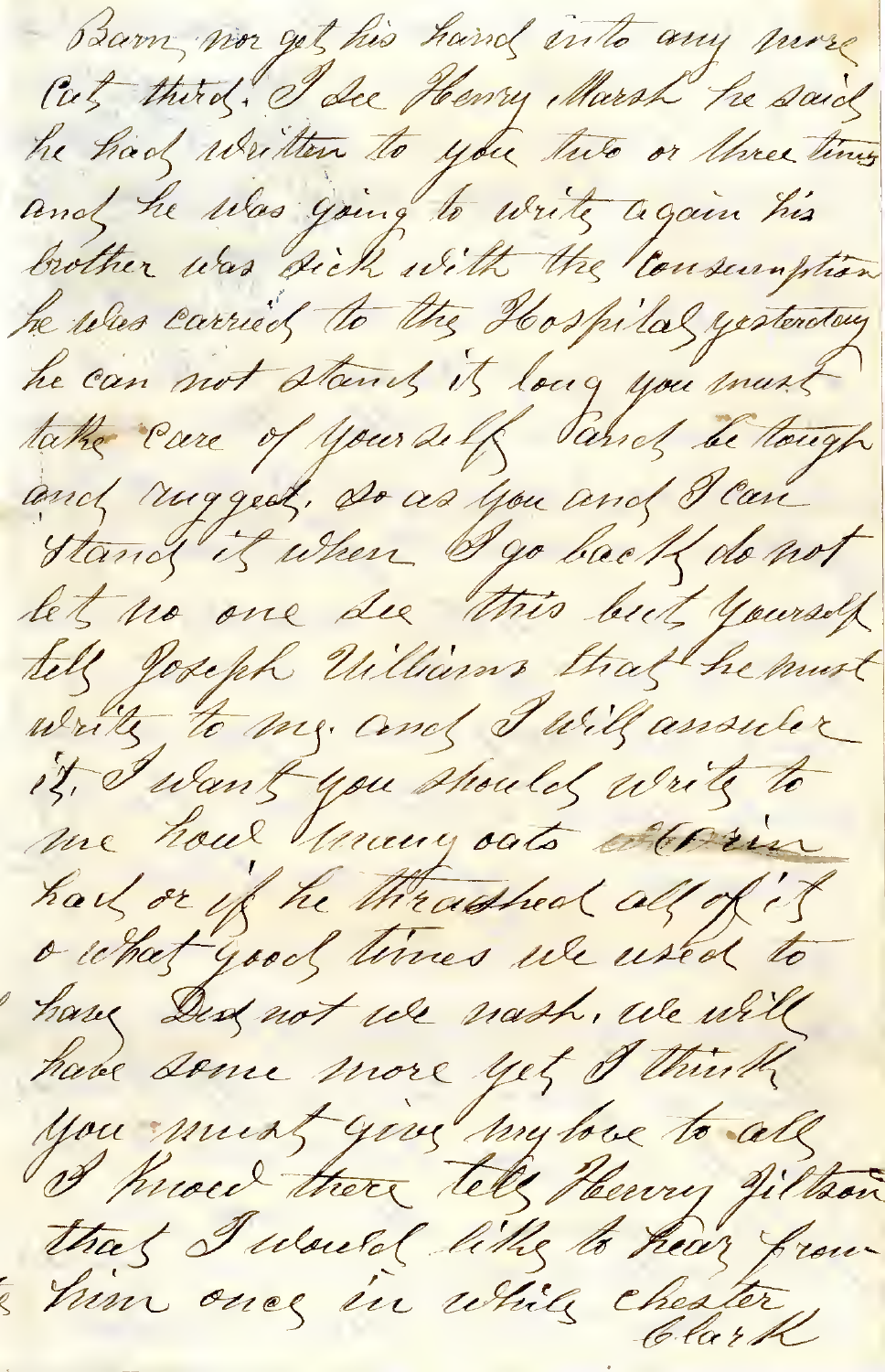is carried to the Hospital sick but is not Dangerous Frank Ship is as happy as a fring he enfoys humself top top here he speaks of you and Crin every Day Till blezer. that I have not heard from her yet I would like to have her write often there is gone timber out here and I shall bring home a church for to make lines fring when the and rides out Il her su those few lives Write wach often and I will Ausuler as often as I have time you must remember my as larges you ling and I will you Kich up good Courage of I never live to see you I will spirk for a place you in the need free Bye Alsenf Frend, Don Provictions